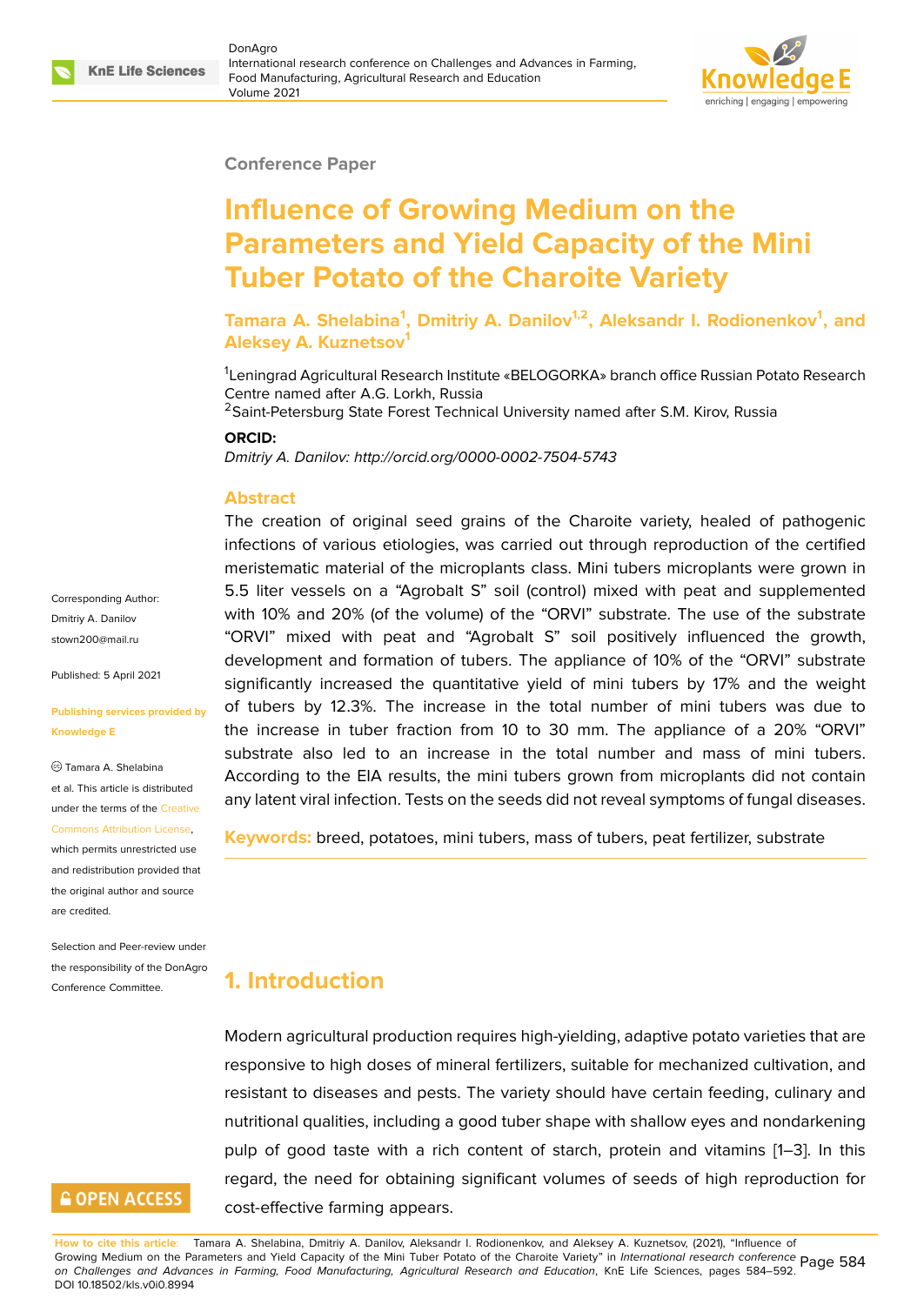In obtaining a significant number of mini tubers, it becomes possible to reduce the potato seed production pattern, which is one of the longest among all crops. With this in mind, in recent years scientists have made many attempts to improve the technology for producing mini tubers, including the launch of industrial production of mini tubers in the form of a separate type of seed production. The production of mini-tubers is divided into two technological categories: nonsupport medium and support medium [4].

More than 20 years have passed since the introduction of nonsupport medium technologies, but their development is not widespread in Russia. This is due to the inflated value of the equipment and the failure to achieve the declared tu[be](#page-7-0)rization parameters in practice [5]. Other reasons are the need for continuous energy supply and the spread of infections through nutrient solutions.

Support mediums are based on natural materials and artificial substitutes for soils. The classic method of [pro](#page-7-1)ducing mini tubers takes place in greenhouses with various coatings or under mosquito shelters on natural soils or soil substrates. Soil and shelf greenhouses can be distinguished by the method of support medium placement [6].

The majority of large seed-growing companies in Russia currently grow mini tubers in glass or film soil greenhouses on natural organo-mineral substrates with extensive use of peat. This technology has the lowest cost of a mini tuber - not more than [0](#page-7-2).15 dollars/pc. In most cases, one crop is grown per year [5].

Obtaining 4–5 tubers from one plant is considered cost-effective in European countries. The differentiated use of micronutrient fertilizers, biologically active substances and growth stimulants allows increasing the reproduc[tio](#page-7-1)n rate up to 8–10 tubers.

Large seed companies in Brazil, China, India, Pakistan, Australia have relied on the sale of mini tubers and operated based on this technology [6–8]. The original seeds are the most expensive production factor, amounting up to 25% of the final value in the potato cost of making in these regions. The high cost and low availability of quality seeds in these countries force producers to use non-standard mater[ia](#page-7-2)l [fo](#page-8-0)r seed reproduction, which leads to lower yields in the production of marketable potatoes.

Growing seed potatoes in a support medium is widespread among producers because it leads to a higher use of nutrients and an improvement in the quality of planting material [9]. The production of mini tubers on various substrates involves the use of different source material for reproduction. The use of substrates for growing mini tubers is frugal and cost-effective for countries with tropical and subtropical climates [10]. To obtain 10[0.0](#page-8-1)00 mini tubers, you need to have up to 1000  $\mathrm{m}^2$  of soil with one crop per year. Direct material costs for the production of in vitro plants with proven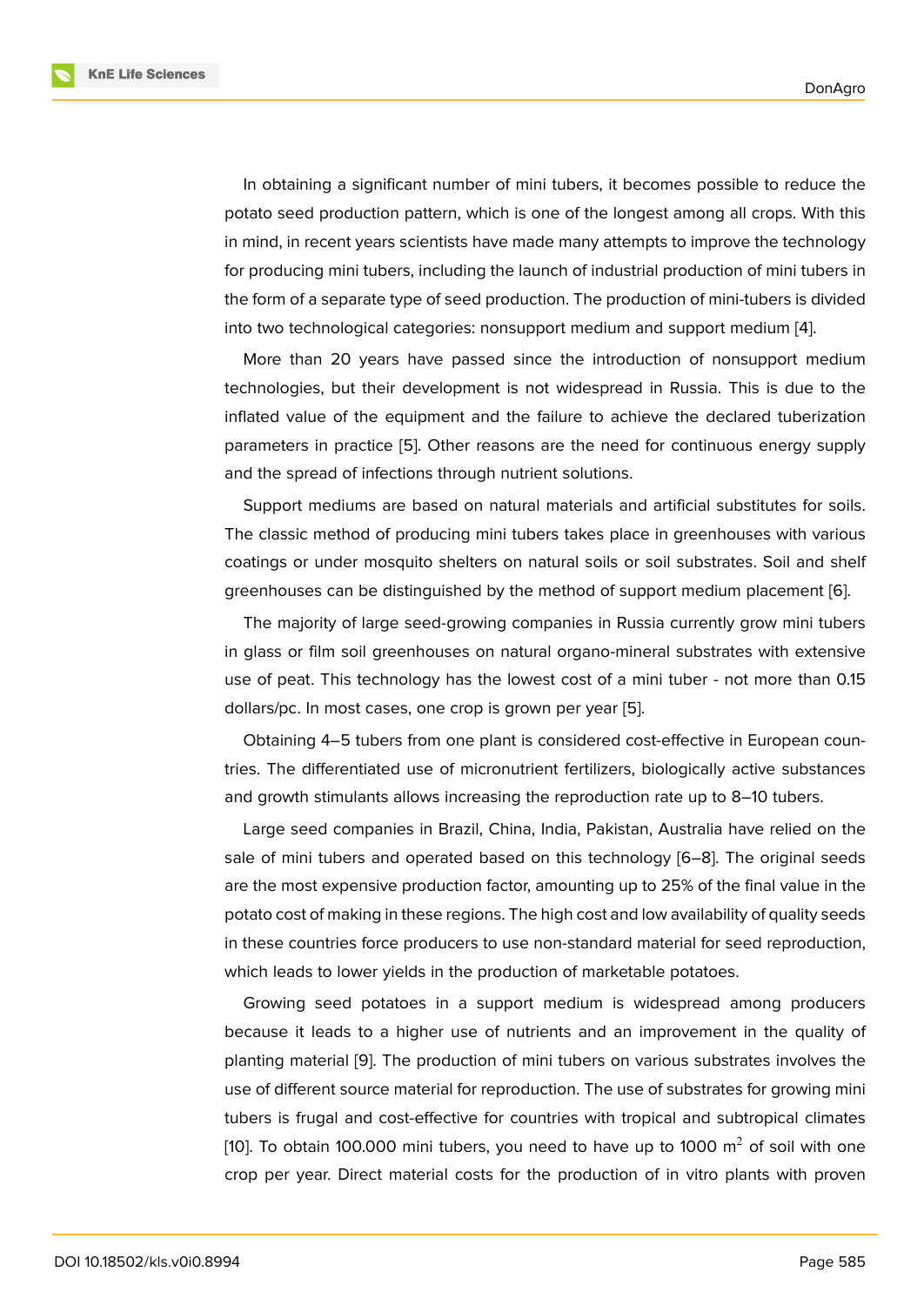quality by molecular diagnostics are at least 1 dollar/pc. In this regard, we should strive to obtain the maximum possible number of tubers from them.

Artificial support mediums are of two types: with nutrient saturation and ballast. The former includes fully synthetic Belarusian ion-exchange substrates "Biona" and "Triona" [4]. However, their current price (15 dollars/kg) makes it unreal to use it in the production of mini tubers. The use of cheap ballasts such as perlite, sand, vermiculite in combination with the frequent application of macro and micronutrients allows you to have a cost price [of](#page-7-0) 0.25 dollar/pc. But the weight of the tuber with this technology is only 4-6 g. The studies carried out in various regions have shown that the productivity of potato mini tubers largely depends on the genotype [5,11]. In this regard, high-quality technology for producing mini tubers is required.

The introduction of new varieties into production directly depends on the availability of high-quality seed material free of pathogenic infection. The research and practice have established that changing of seed variety increases crop yields by 10-30%, and variety renewal by 30-50%, mainly due to the recovery of potatoes from a viral infection [12, 13].

At the Leningrad Scientific Research Institute of Agriculture «BELOGORKA» seed and potato breeding work has been carried out since the 30s of the last century. The I[ns](#page-8-2)t[itu](#page-8-3)te's potato varieties are regionalized in many regions of Russia.

Charoite variety has been included in 7 admission regions in the State Register of Breeding Achievements of the Russian Federation since 2014 [1, 2]. The variety is resistant to potato scab (patotype 1), to common favus, rhizoctonia blight, ultra-early ripening (1), highly plastic, tubers of elongated oval shape, when eyes are small, the tuber weight is 120-160 grams. The number of tubers in the nest is [8-](#page-7-3)1[2](#page-7-4) pieces; quality - 94-98%; starch content - 15-21%; storability - 96%; productivity - max 55.0 t/hectare [2].

To increase the volume of the original seed potatoes of the Charoite variety, different methods of propagation of the source material were applied: through clonal nurserygardens in the field and through vessels in protected ground. It was found that o[ne](#page-7-4) plant of this variety forms an average of 10 tubers of the standard seed fraction in the field conditions, and from 4 to 5 pieces when using peat substrate "Agrobalt - S" in a 5 liter container [14].

Therefore, the aim of the study was to evaluate the effect of the substrate "ORVI" (Latvia) mixed with peat soil "Agrobalt-S" (Russia) on the growth, development and formation of th[e p](#page-8-4)otato crop of the Charoite variety.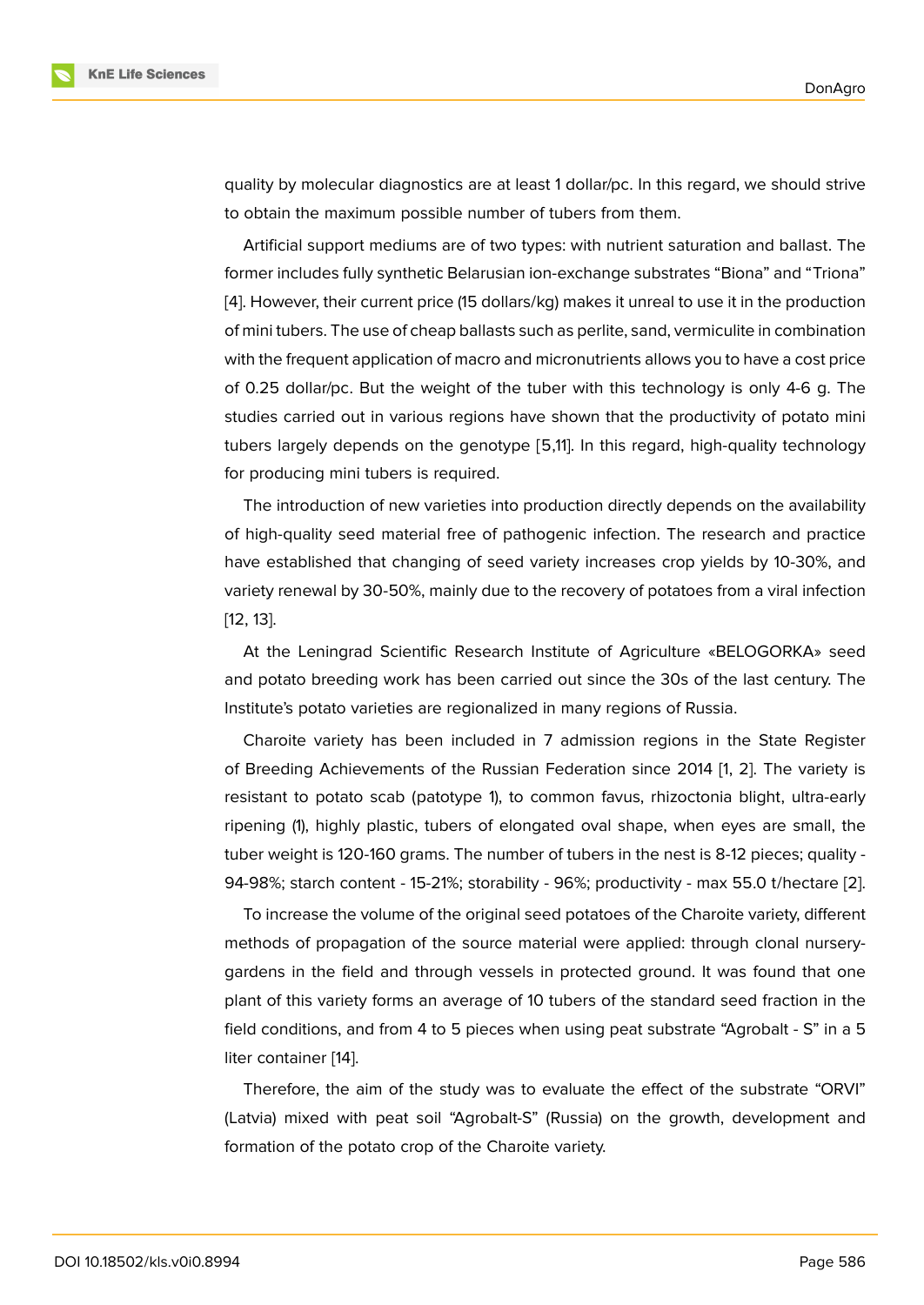The objects of research were meristematic plants, the weight and number of mini tubers when grown on the peat fertilizer "Agrobalt S" mixed with the "ORVI" substrate in a closed greenhouse.

#### **2. Methods and Equipment**

The studies were performed using a protected ground. Microplants were grown in 5.5 liter vessels. Peat and soil "Agrobalt - S" were made on the basis of highmoor peat of low decomposition, extracted by carving or milling methods. To neutralize peat, calcitic materials are used (dolomite flour, limestone flour). Peat enrichment with nutrients is carried out by introducing the PG MIX complex of the micro-granulated fertilizer (Yara), which ensures a uniform distribution of nutrients throughout the volume and a high degree of assimilation and stability of the culture. It contained a standard peat fraction of 0-20 mm; pH<sub>KCl</sub> - 5.4. Organic matter amounted to 80%, N – 150g per liter, P<sub>2</sub>O<sub>5</sub> – 150g per liter, K<sub>2</sub>O – 150g per liter. Ca – 120 g per liter, Mg – 30g per liter. This turfy substrate served as a control base variant for growing Charoite mini tubers.

In the second variant, 10% of the volume was substituted with the substrate "ORVI" and in the third – 20% of the same substrate. The support medium "ORVI" made in Latvia is an organomineral substance obtained on the basis of organic waste, sewage sludge and peat by fermentation at a certain temperature. This product has an EU phytosanitary passport for environmental safety. The content of the organic substance in the "ORVI" substrate is 95%, pHKCl – 5.8.

The planting mixture was thoroughly mixed. The vessels were filled and seeped through a day before planting the microplants. Fertilizing was not carried out during the growing season. Watering was carried out as needed. In total, 162 plants of 54 in each variant participated in the experiment.

Protection from carrying agent aphids, late blight and early blight was carried out by spraying plants early in the morning or late in the evening. Two treatments with the insecticides "CIPI", "KS" (1.6 ml / per liter of water) and "Sharpei" (2 ml/l) in a mixture with fungicide Kurzat (5 g/l) and "Ordan" (5 g/l) were carried out.

Latent virus infection was determined by enzyme multipled immunoassay using recommendations [6, 15]. Biometric indicators (plant height, number of stems) were taken into account by measuring and counting. The determination of the fractional composition, sowing indicators of the quality of the mini tubers was carried out using the current standar[ds](#page-7-2) [\[16\]](#page-8-5). Data on productivity and the elements of its components are processed statistically by analysis of variance and correlation analysis.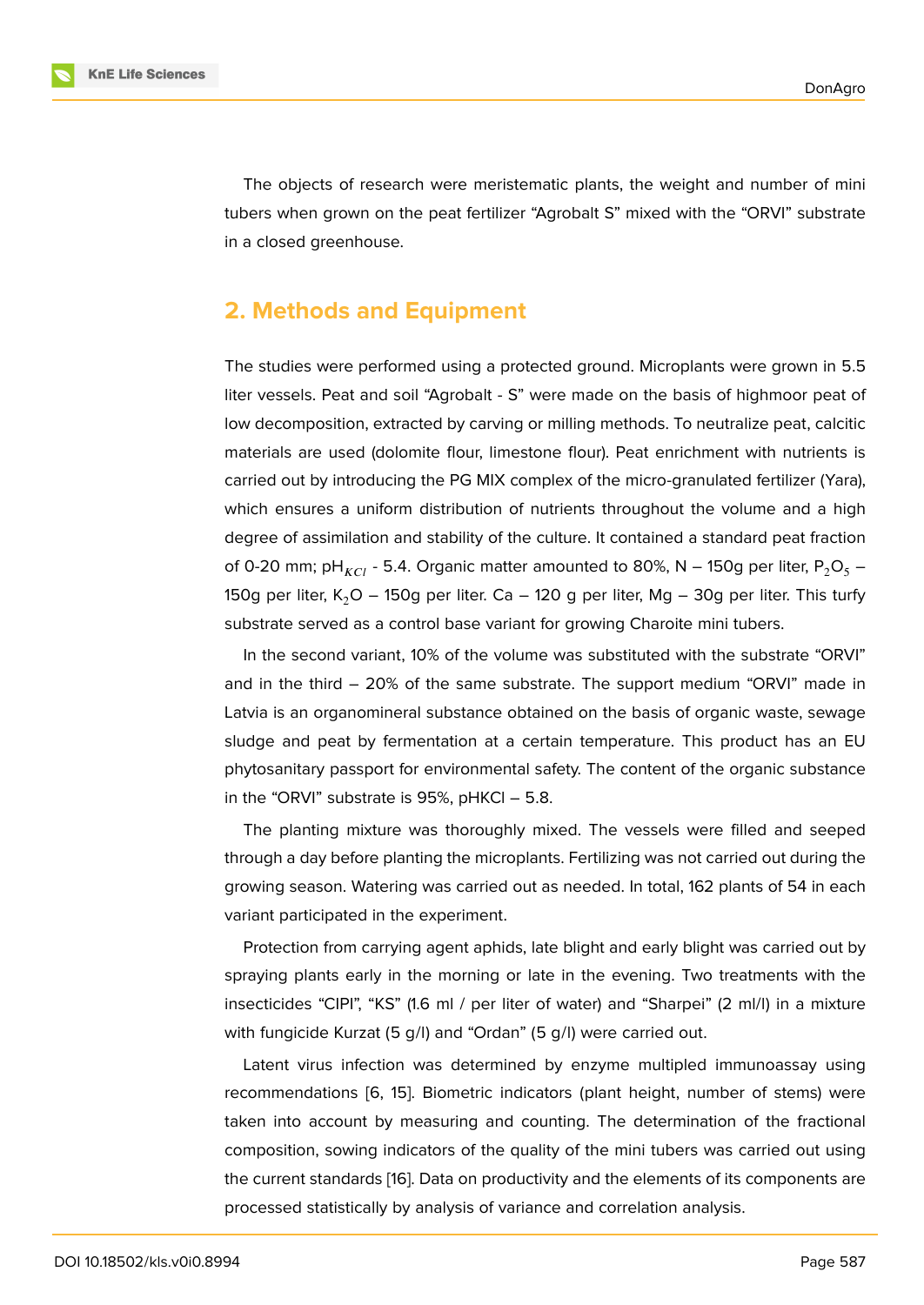

### **3. Results**

Microplants of the Charoite variety were rooted in all variants on the 7th day. They grew and developed equally intensively, did not bud and did not bloom. Differences between the variants were noted at the onset of the aging and dying phases of the tops.

Plants on "Agrobalt S" peat soil had signs of top aging by 07.24. The dieback of the tops occurred on July 30. In the variant with the addition of 10% of the "ORVI" substrate to standard fertilizer, signs of aging of tops in plants and its dying were noted five days later. However, the most extended period of plant vegetation was noted when 20% of the ORVI substrate was added to the peat soil "Agrobalt - C". Regarding the control variant, the aging of the tops and its dieback occurred after 13 days.

Metering biometric data showed that the plants had one stem in all the variants of the experiment. The average height of which was 60 cm in the control version; with the addition of 10% of the substrate "ORVI" - 65 cm; with adding 20% of the "ORVI" substrate – 70 cm. The elements of the productivity of microplants grown in vessels on a peat soil "Agrobalt S" and the addition of an ORVI substrate to it (10 and 20% of the volume) are presented in Table 1.

| Variant                                                      | Quantity of<br>recorded<br>plants, pcs. | Mass of tubers, q |              | Quantity of tubers, pcs. |              | Number of<br>tubers in %<br>to control |
|--------------------------------------------------------------|-----------------------------------------|-------------------|--------------|--------------------------|--------------|----------------------------------------|
|                                                              |                                         | Total             | Of one plant | Total                    | Of one plant |                                        |
| 1. Peat soil "Agro- balt<br>S" (control)                     | 54                                      | 9280              | 171.8        | 284                      | 5.3          | 100                                    |
| 2. Peat soil "Agro- balt"<br>S" 90%+10% of ORVI<br>substrate | 54                                      | 10418             | 192.9        | 337                      | 6.2          | 117                                    |
| 3. Peat soil "Agro- balt<br>S" 80%+20% of ORVI<br>substrate  | 54                                      | 9330              | 172.8        | 290                      | 5.4          | 102                                    |
| Least average experience error $_{05}$                       |                                         | 77.24             |              | 77.83                    |              |                                        |

TABLE 1: Elements of the productivity of microplants when grown in vessels on the peat soil fertilizer "Agrobalt S" and the substrate "ORVI", 2019.

The use of the "ORVI" substrate in addition to the peat soil "Agrobalt S" positively influenced the formation of the crop. Relatively significant differences in the total mass of tubers and the total number of tubers were obtained with a ratio of 90% to the "Agrobalt S" peat soil and 10% to the "ORVI" substrate (Table 1). One microplant in this variant formed a crop with a total mass of tubers of 192.9 g and an average number of mini tubers of 6.2 pieces, which is 17% more than that with the standard peat soil.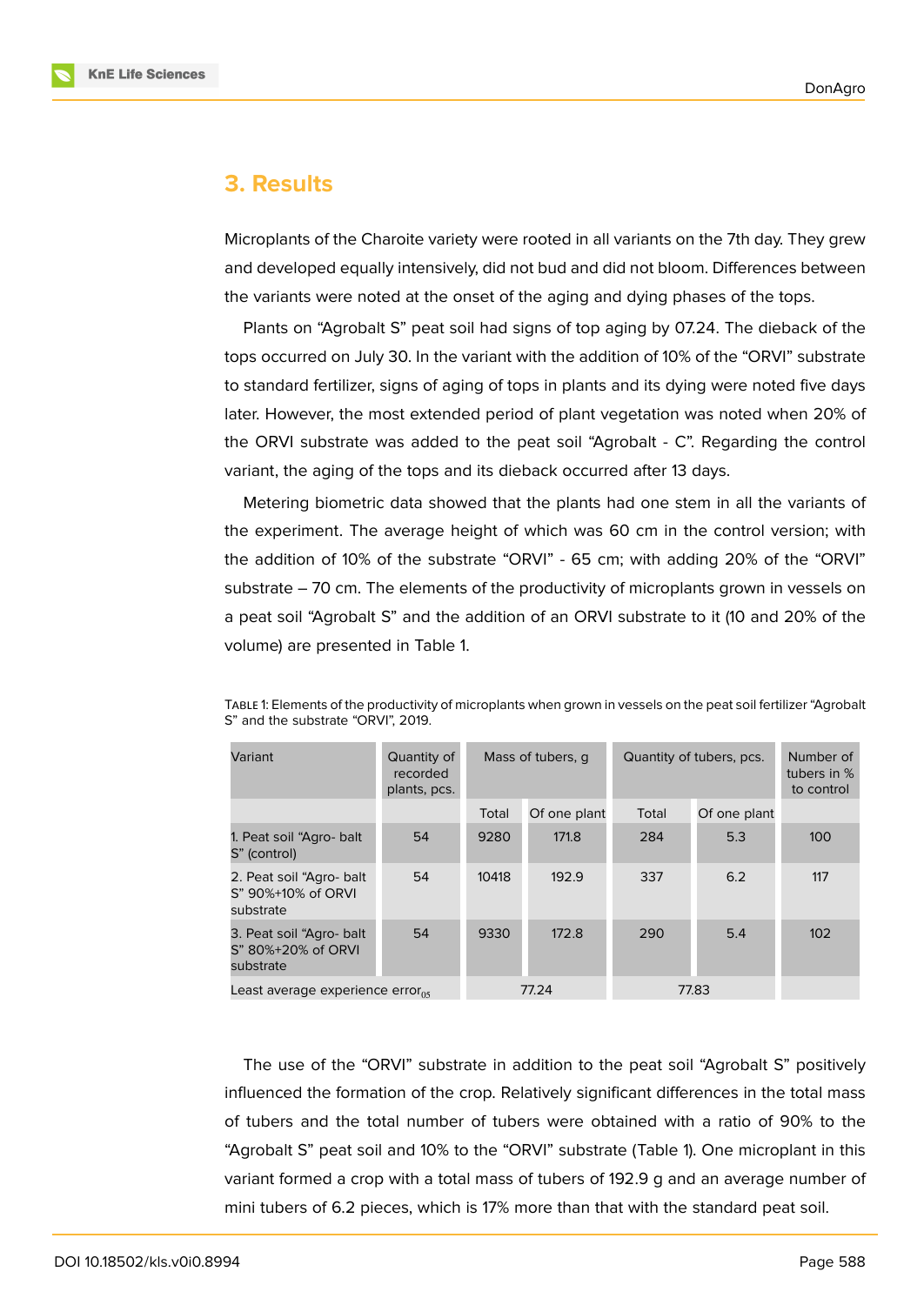**KnE Life Sciences** 



To check the statistically significant differences in the experimental variants, we performed an analysis of variance between the experimental variants in terms of the quantitative indicators obtained by the mini tubers of the Charoite variety. The data obtained allow us to confirm a statistically significant change in the number of tubers and their mass indices by fractions in the variants using the "ORVI" substrate (Table 2).

TABLE 2: The ANOVA analysis of statistical differences according to the options of the experiment for indicators of mini tubers of Charoite variety.

| Productivity elements           | Effective Fisher's ratio<br>criterion $F_{\text{fact}}$ | <b>Abstract Fisher's ratio</b><br>criterion $F_{table}$ , p=5% | The probability of<br>accepting the null<br>hypothesis |
|---------------------------------|---------------------------------------------------------|----------------------------------------------------------------|--------------------------------------------------------|
| Mass of tubers, grams           | 23.84                                                   | 6.95                                                           | 0.006                                                  |
| The number of tubers,<br>pieces | 118.87                                                  | 6.95                                                           | 0.0003                                                 |

The analysis of the quantitative yield of different mini tuber fractions (Table 3) showed that the increase in the number of tubers in this variant is due to an increase in the number of mini tuber fractions from 10 to 30 mm. In relation to the control variant, it amounted to +13% in the variant with 20% of the "ORVI" substrate +15%. Supposedly, this happens due to the prolongation of the vegetation period of plants when using the substrate "ORVI".

## **4. Discussion**

The results obtained for the cultivation of mini tubers of the Charoite potato variety show different indicators for tuber fractions depending on the substrate used.

The analysis using the Kendall correlation coefficient (Rk) described the general nature of the nonlinear dependence on the fractional composition of the mini tubers of their number and weight by size categories for the Charoite variety. Regardless of the growing variant, a functional dependence  $Rk = 0.93-0.99$  is actually observed for tuber mass indices at a statistically significant 5% level. For the number of tubers, this dependence increases from Rk = 0.29 in the basic control variant to Rk =  $0.33$  (10%) and  $Rk = 0.64$  (20%) in the variants using the "ORVI" substrate.

The Charoite variety is ultra-early ripening and can produce marketable yield in the field on the 60th day after planting. Harvesting in the early stages gives a high percentage of marketability. Under the conditions of the protected ground, when growing microplants at mini tubers in vessels on the "Agrobalt S" peat soil, the marketable yield is formed on the 55th day, when applying 10% of the "ORVI" substrate by 60 and 20% by 68. The yield of standard tubers (9 - 60 mm) in accordance with GOST 33996-2016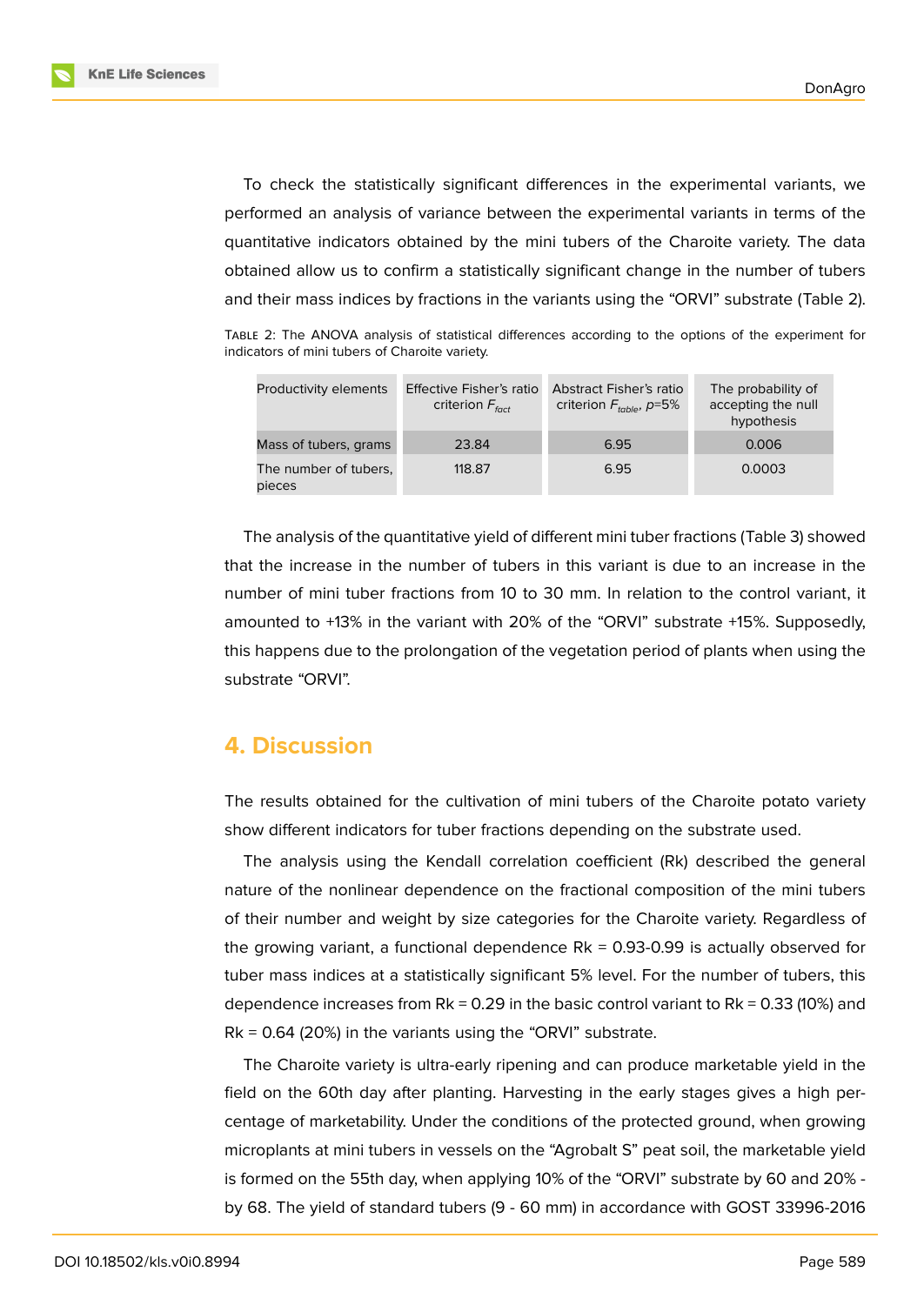

| Variant                                                       | Fraction, mm      | Tuber<br>average<br>mass, g | Mass of<br>tubers, g | The number of tubers, |                |
|---------------------------------------------------------------|-------------------|-----------------------------|----------------------|-----------------------|----------------|
|                                                               |                   |                             |                      | pieces                | %              |
| 1. Peat soil<br>"Agro-balt S"<br>(control)                    | < 10              |                             |                      |                       |                |
|                                                               | $11 - 20$         | $\mathbf{1}$                | 10                   | 8                     | 3              |
|                                                               | $21-30$           | 5                           | 60                   | 13                    | $\overline{4}$ |
|                                                               | 31-40             | 11                          | 550                  | 48                    | 17             |
|                                                               | 41-50             | 22                          | 1490                 | 69                    | 24             |
|                                                               | 51-60             | 35                          | 2165                 | 62                    | 22             |
|                                                               | 61-70             | 49                          | 2465                 | 50                    | 18             |
|                                                               | $>71$             | 75                          | 2540                 | 34                    | 12             |
|                                                               | Total mini tubers | 32                          | 9280                 | 284                   | 100            |
| 2. Peat soil<br>"Agro-balt S"<br>90%+10% of<br>substrate ORVI | $<$ 10            | $\mathbf{1}$                | 3                    | $\overline{4}$        | $\mathbf{1}$   |
|                                                               | $11 - 20$         | $\mathbf{1}$                | 50                   | 36                    | 11             |
|                                                               | $21-30$           | $\overline{4}$              | 105                  | 27                    | 8              |
|                                                               | 31-40             | 11                          | 725                  | 69                    | 20             |
|                                                               | 41-50             | 22                          | 1225                 | 56                    | 17             |
|                                                               | 51-60             | 37                          | 1830                 | 49                    | 14             |
|                                                               | 61-70             | 54                          | 2700                 | 50                    | 15             |
|                                                               | > 71              | 82                          | 3780                 | 46                    | 14             |
|                                                               | Total mini tubers | 31                          | 10418                | 337                   | 100            |
| 3. Peat soil<br>"Agro-balt S"<br>80%+20% of<br>substrate ORVI | $<$ 10            | $\mathbf{1}$                | 5                    | $\,$ 6                | $\overline{2}$ |
|                                                               | $11 - 20$         | $\overline{2}$              | 40                   | 26                    | 9              |
|                                                               | 21-30             | 5                           | 150                  | 31                    | 11             |
|                                                               | 31-40             | 10 <sup>°</sup>             | 395                  | 38                    | 13             |
|                                                               | 41-50             | 23                          | 1095                 | 48                    | 17             |
|                                                               | 51-60             | 36                          | 2310                 | 64                    | 22             |
|                                                               | 61-70             | 57                          | 1880                 | 33                    | 11             |
|                                                               | $>71$             | 80                          | 3515                 | 44                    | 15             |
|                                                               | Total mini tubers | 32                          | 9330                 | 290                   | 100            |

TABLE 3: Mass and quantitative yield of different mini tuber fractions when growing microplants in vessels on the peat soil "Agrobalt C" and the substrate "ORVI", 2019.

amounted to 70% when using the "Agrobalt S" peat soil; 10% of "ORVI" substrate - 71%; 20% "ORVI" substrates - 74%.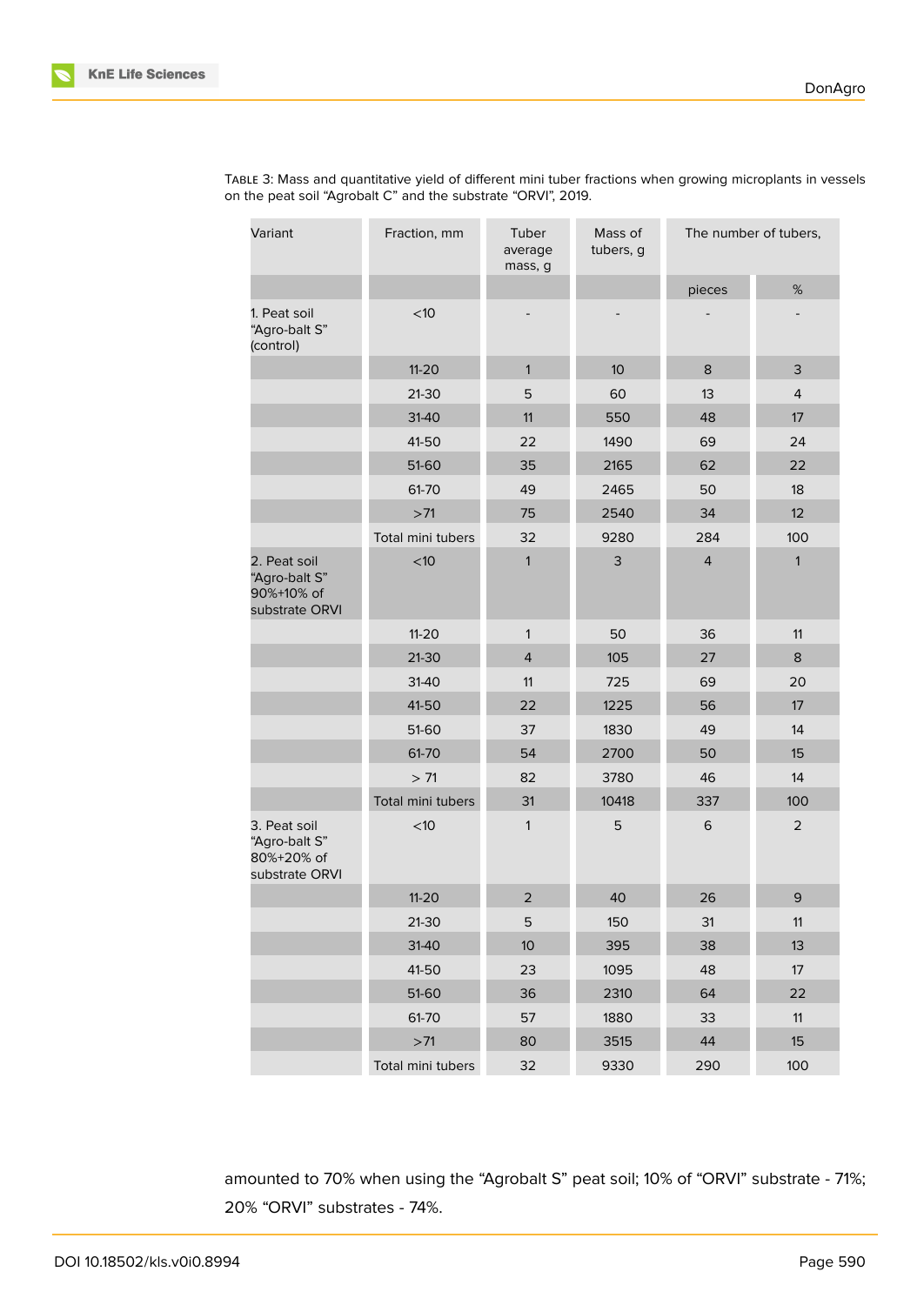The latent infection of the meristematic plants and the mini tubers grown from them was evaluated by the EIA method (Sandwich variant) in July and February and did not reveal any latent infection in any of the variants [6, 15].

The sowing indicators were determined a month later after harvesting and showed that the mini tubers did not show signs of fun[ga](#page-7-2)[l d](#page-8-5)iseases in all cases (late blight, Rhizoctonia blight, common scab, etc.).

## **5. Conclusion**

The use of the "ORVI" substrate mixed with the peat soil "Agrobalt S" for growing mini tubers in vessels positively affected the growth, development and formation of the crops. The application of 10% of the "ORVI" substrate to the peat soil "Agrobalt S" significantly increased the quantitative yield of mini tubers by 17% and the total weight of tubers – by 12.3%. The increase in the number of mini tubers is due to the increase in the tuber fraction from 10 to 30 mm.

## **Conflict of Interest**

The authors have no conflict of interest to declare.

## **References**

- [1] Lebedeva, V. A. (2010). *Potato Breeding Based on Interspecific Hybridization*. St. Petersburg: Renome.
- <span id="page-7-3"></span>[2] Balakina, S. V., Lebedeva, V. A. and Gadzhiev, N. M. (2017). *Guidelines for the Cultivation of Ultra-Early Varieties Charoite.* St. Petersburg: Polytechnic University.
- <span id="page-7-4"></span>[3] Devyatkina, L. N. (2018). Potato Production: Global and National Discourses. *Journal Bulletin of NIIEI*, vol. 5, issue 84, pp. 122–134.
- [4] Yakovleva, G. A. and Konovalova, G. I. (1999). On the Propagation of Potatoes by Micro And Minitubers. *News of the Academy of Agrarian Sciences of the Republic of Belarus* vol. 3, pp. 48–51.
- <span id="page-7-0"></span>[5] Banadysev, S. (2012). Technologies for the Production of Mini-Tubers of Potatoes: What To Prefer? *Agrarian Review,* vol. 6, issue 34, pp. 20–21.
- <span id="page-7-2"></span><span id="page-7-1"></span>[6] Anisimov, B. V., (2018). *Modern Technologies for the Production of Seed Potatoes. Practical Guide*. Cheboksary: FGBNU VNIIKH.